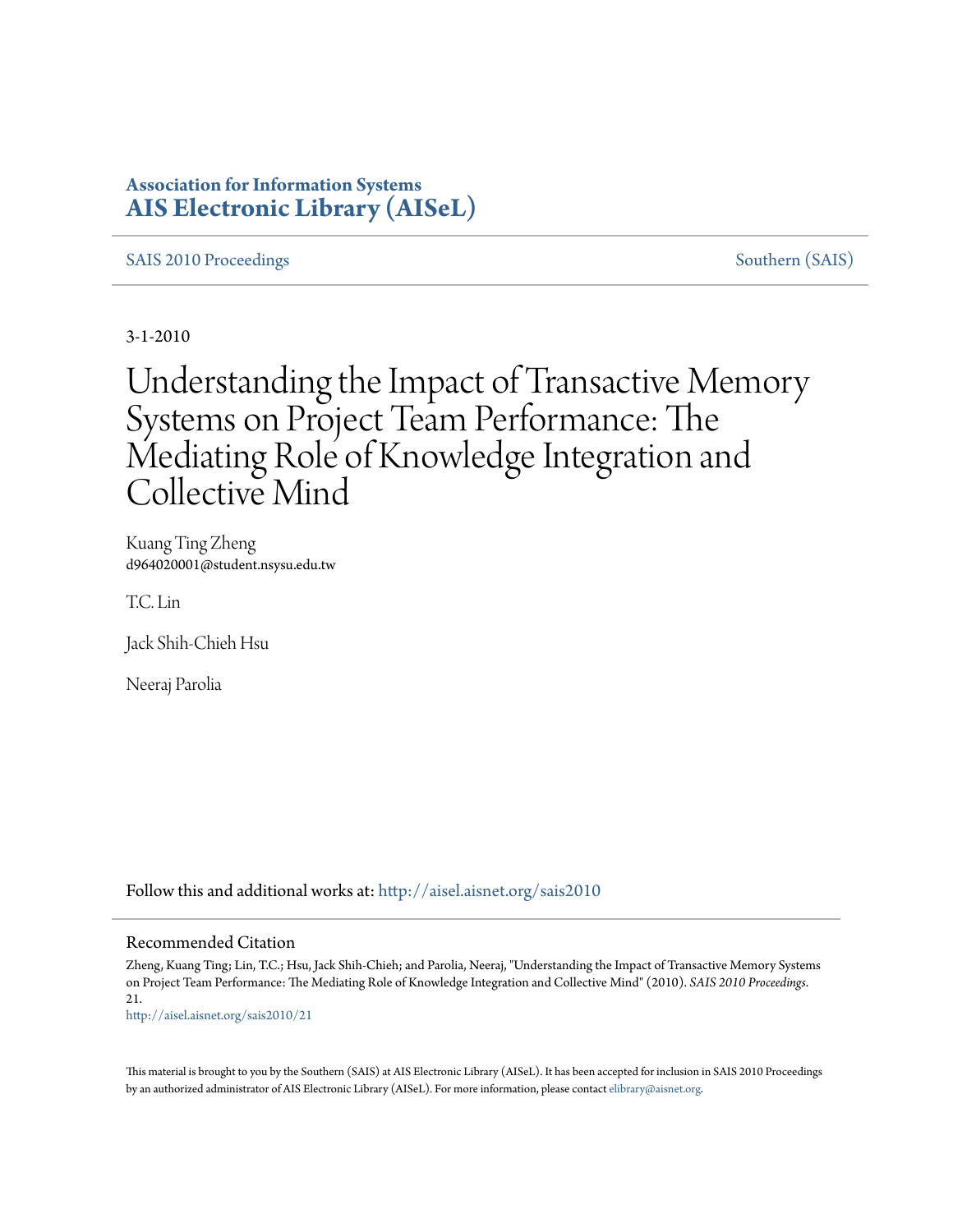# **UNDERSTANDING THE IMPACT OF TRANSACTIVE MEMORY SYSTEMS ON PROJECT TEAM PERFORMANCE: THE MEDIATING ROLE OF KNOWLEDGE INTEGRATION AND COLLECTIVE MIND**

#### **Kuang-Ting Zheng**

Dept. of Information Management National Sun Yat-sen University D964020001@student.nsysu.edu.tw

### **T.C. Lin**

Dept. of Information Management National Sun Yat-sen University jackshsu@mis.nsysu.edu.tw

#### **Jack Shih-Chieh Hsu**

Dept. of Information Management National Sun Yat-sen University [jackshsu@mis.nsysu.edu.tw](mailto:jackshsu@mis.nsysu.edu.tw)

#### **Neeraj Parolia**

eBusiness and Technology Management Dept Towson University nparolia@towson.edu

#### **ABSTRACT**

This study aims at exploring potential mediators between transactive memory systems (TMS) and team performance. We argue that TMS facilitates knowledge integration and the forming of collective mind, which in turn, affect team performance. Collecting data from 205 project managers in Taiwan supports our hypotheses that knowledge integration and collective mind serve as mediator between TMS and team performance.

#### **Keywords**

Transactive memory systems, collective mind, knowledge integration, ISD team

#### **INTRODUCTION**

Information system development is a knowledge intensive work and the lack of knowledge or competence erodes the performance of ISD project (Gemino, Reich and Sauer 2007). Because of the high complex nature, team-based work style is adopted by organizations to increase the availability of knowledge. However, successful ISD does not only count on the existence of required knowledge but also the capability of blending them together (Faraj and Sproull 2001; Mitchell and Nicholas 2006). Effective problem solving requires members to synthesize their knowledge as well as align their actions.

Transactive memory system, i.e. knowing the location of knowledge and the way to access it, was recognized to have positive impact on teamwork. Most past researchers have focused on its impact on team performance directly and ignored that teamwork process influences the effect of TMS to final teamwork outcome. To advance our understanding about the role and impact of TMS within an ISD team, there is a need to explore its impact on teamwork process.

The purpose of this study is to understand how TMS impacts team performance via teamwork processes: knowledge integration and collective mind. The rest of this paper is organized as follows. In the second section, we first review past studies on knowledge integration, transactive memory system, and collective mind. Hypotheses are then developed. In the fourth section, method to examine proposed model is introduced. Research results and implications are followed by conclusion.

#### **LITERATURE REVIEW**

#### **Transactive Memory Systems**

Transactive memory system describes the active use of transactive memory by two or more people to cooperatively store, retrieve, and communicate information (Lewis 2003). In a team, TMS is a collective system for encoding, storing, and retrieving information that is distributed across members (Wegner 1995; Wegner, Giuliano and Hertel 1985). It can be viewed as a set of knowledge possessed by group members, coupled with an awareness of understanding of each other's knowledge. It is broadly accepted that TMS is critical for effective teamwork process and performance. TMS affects knowledge management within the team through three processes. First, the directory updating function allows group members to be aware of the location of special knowledge possessed by specific individual. Second, information allocation function represents the process of distributing knowledge to the members whose expertise is best suited for its storage. Third,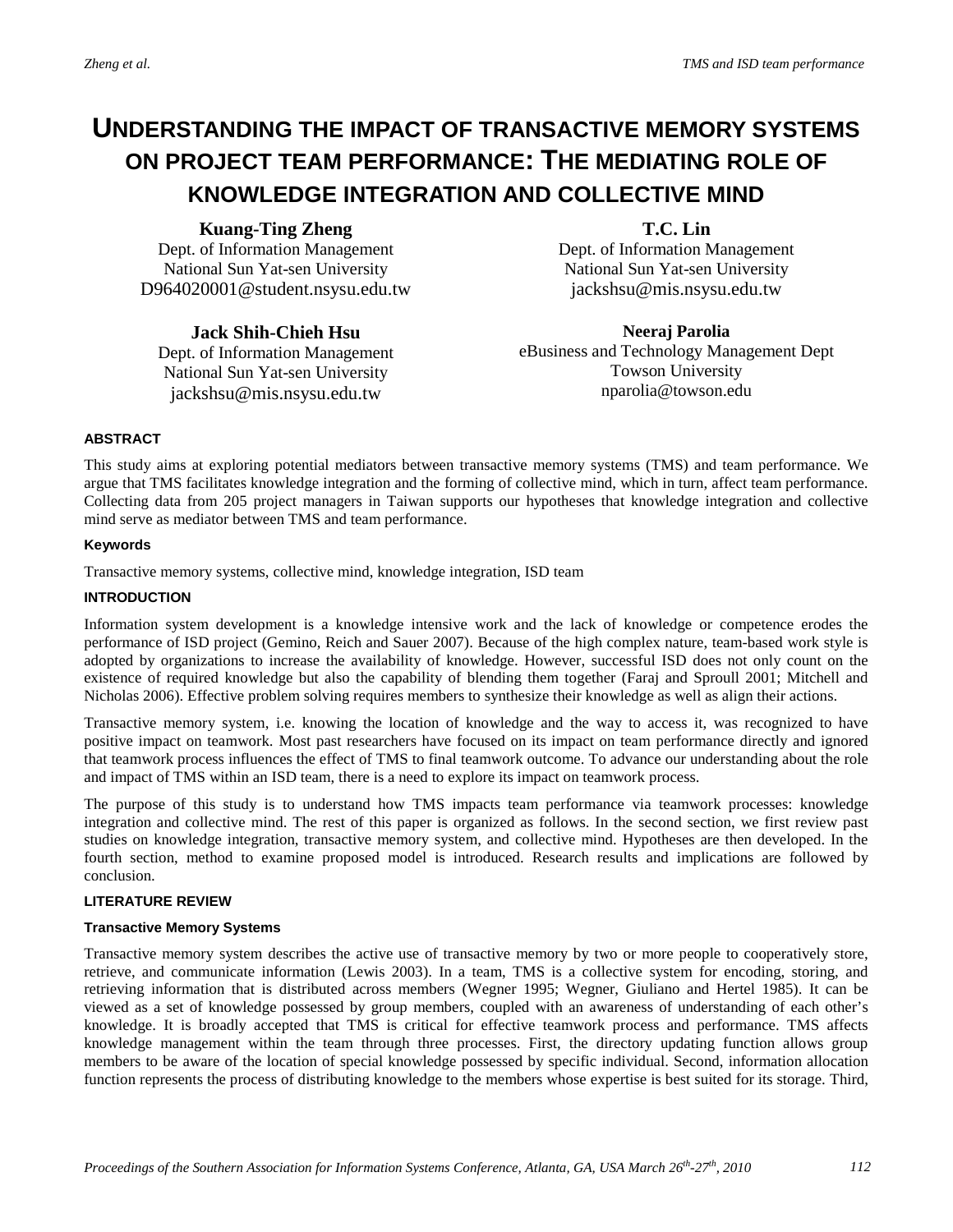the retrieval coordination function shows how to retrieve needed information on any topics based on related knowledge from individual expertise in the memory system (Wegner 1995).

#### **Knowledge Integration**

Knowledge integration can be defined as the synthesis of individual team members' information and expertise through "social interactions" (Robert, Dennis and Ahuja 2008). Integration is not simply putting discrete pieces of knowledge together but, instead, teamwork processes are required to synthesize the knowledge held by different stakeholders and to create new knowledge or insight (Newell, Tansley, Huang, Surrey, Campus and Street 2004). In the information system development context, researchers referred integration to the process of coordinating specially expertise held by individuals or meld individually held information and know-how into a common stock of knowledge to solve problem and accomplish task in the project level (Mitchell and Nicholas 2006; Tiwana and McLean 2005). Knowledge integration is particularly important in highly interdependent tasks, e.g. ISD teamwork process. The effectiveness of system development is determined by team's ability in importing external knowledge and ability in synthesizing internal knowledge (Mitchell and Nicholas 2006).

#### **Collective Mind**

Collective mind is defined as "a pattern of heedful interrelations of actions in a social system" (Weick and Roberts 1993). It is different from TMS in the way that TMS indicates the knowledge of who knows what, that is the interconnection of different team members' knowledge, whereas collective mind implies the interconnection of the activities or actions of each team members (Akgün, Byrne, Keskin and Lynn 2006). With a collective mind, people in the same unit pay mindful attention to individual's contributing, representing, and subordinating behaviors which generate consequence to the system level. In the ISD context, each of these three components can be represented by team member's contribution to the project outcome, building internal model of the group, and puting team's goals ahead of individuals' goals.



**Figure 1 Research Model**

#### **Hypotheses**

Knowledge integration can be viewed as a process of blending knowledge from various sources to form new knowledge. Experiment-based studies pointed out that TMS impacts team performance by increasing information search capability, enhancing learning, and promoting communication among team members (Lewis, Lange and Gillis 2005; Rau 2006). TMS contributes to knowledge integration from two dimensions. First, it reduces the effort required for knowledge exchange and transfer by creating the knowledge map within the team. TMS also contributes to greater team efficiency because members are able to anticipate each other's behavior by comprehending the knowledge and expertise possessed by each individual. Second, collective task or problem solving requires complementary knowledge possessed by different members. TMS, similar to a list of who knows what, enhances team's ability in bringing greater amount of knowledge into group level to bear on ISD tasks. Therefore, the effect of knowledge integration is constrained by the maturity of transactive memory within the team (Alavi and Tiwana 2002). Based on the above literature, we hypothesize that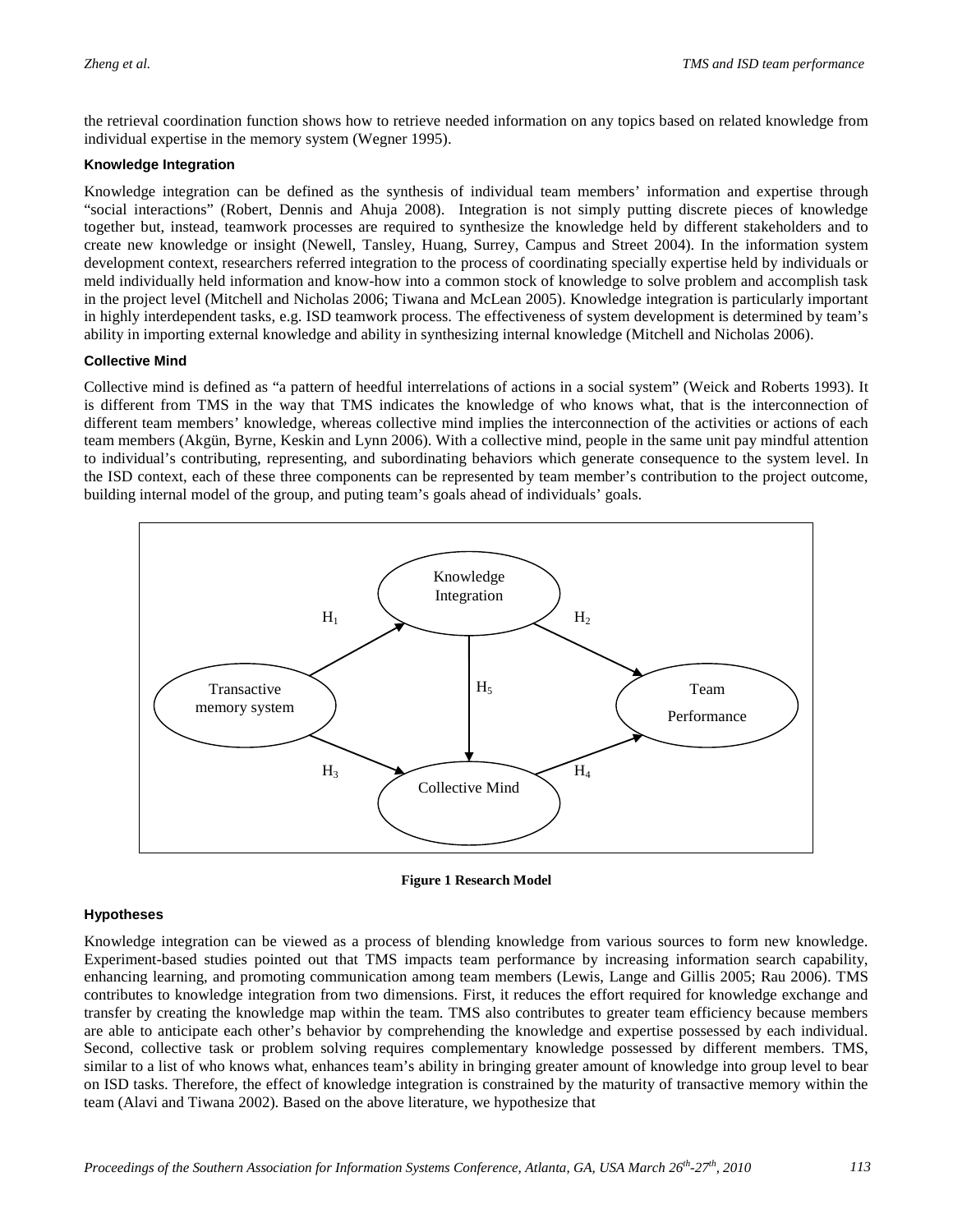#### *H1: TMS has a positive effect on knowledge integration*

The accomplishment of ISD is based on specialized knowledge possessed by team members as well as team's capability to integrate those diversified knowledge effectively. The integration process allows members to access, explore, and use information from different knowledge domains related to the project. In addition, a comprehensive understanding toward problems and different alternatives can be generated to solve problems. Therefore, team performance can be enhanced through the integration of knowledge. Team level empirical studies also conclude that knowledge integration within teams can reduce software defects (Tiwana 2004), increase creativity (Tiwana and McLean 2005) and improve the performance of product innovation teams (Lin and Chen 2006). Hence, we hypothesize that

#### *H2: Knowledge integration has a positive effect on team performance*

Collective mind is found in the heedful interrelation of group members (Akgün et al. 2006; Cross 2000). A collective mind allows team members to act as one unit by meshing self-consciousness and mental models of team members. A collective mind doesn't emerge automatically after including members in the ISD team. Some managerial interventions or team building activities are required. Researchers argued that TMS is one of the critical antecedents of collective mind. Two studies proposed a causal relationship between collective mind and TMS (Kanungo 2004; Yoo and Kanawattanachai 2001). Therefore, we hypothesize that

#### *H3: TMS has a positive effect on collective mind*

Collective mind is critical for the ISD teamwork because, with a collective mind, team members make their contributions to the joint outcome with attention and care, they have a global perspective of each other's tasks and responsibilities, and individuals carefully interrelate actions to each other to maximize joint performance. The recent studies on collective mind, for example Crowston and Kammereer (1998), noted that collective mind helps team members become more coordinated. Although, in an ISD project, actions such as analysis, programming, and testing are conducted by individuals, the results need to be integrated to form the final system. Team can work in a high quality manner when members have consensus on each other's role and responsibility. Moreover, Akgün et al. (2006) also found that collective mind improves team performance. Therefore, we hypothesize that

#### *H4: Collective mind has a positive effect on team performance*

The complex and rapid changing nature of ISD projects hint that teams are required to respond to environment in a timely and well coordinated manner. Initially, members of one team see problems from their own perspective and analyze possible causes based on their own expertise. During the knowledge integration process, members exchange knowledge or opinions to form new knowledge or comprehend each other's viewpoint. After integrating knowledge from individuals, members' understanding toward problems or tasks is not limited to individual level anymore. They can see problem from a higher level and see how different members should cooperate with each other in order to deal with problem efficiency and effectively. Therefore, we argue that with effective knowledge integration, members can form a collective mind easier.

*H5: Knowledge integration has a positive effect on collective mind* 

#### **RESEARCH METHOD**

A survey research was conducted to examine proposed hypotheses. Project managers were selected to complete the survey because managers have a comprehensive view of the teamwork process and outcome evaluation (Zimmer, Henry and Butler 2007). A total of 205 surveys were returned. Table 4 shows the characteristics of our respondents. Among those respondents, 62% of them are male; over 92% of them has college or higher degree, about 60% of them has less than 10 years work experience.

#### **Constructs**

A total of 15 items obtained from Lewis (2003) were used to measure the specialization, credibility, and coordination of TMS within the team. A total of 4 items obtained from Tiwana and McLean (2005) were used to measure knowledge integration within the team. A total of 4 items obtained from Weick and Roberts (1993) were used to measure the extent to which individuals in the same team heedfully interrelate their actions. Project performance was measured using seven items adopted from existing scales (Henderson and Soonchul 1992) All above items were measured on a 5-point Likert scale, with anchors ranging from 1 (strongly disagree) to 5 (strongly agree).

Item reliability, convergent validity, and discriminant validity tests are often used to evaluate the measurement model in PLS. As indicated in table 1 and table 2, the composite reliability, Cronbach's alpha, averaged variance extracted (AVE), correlation matrix, and factor loadings indicate that all requirements are assured.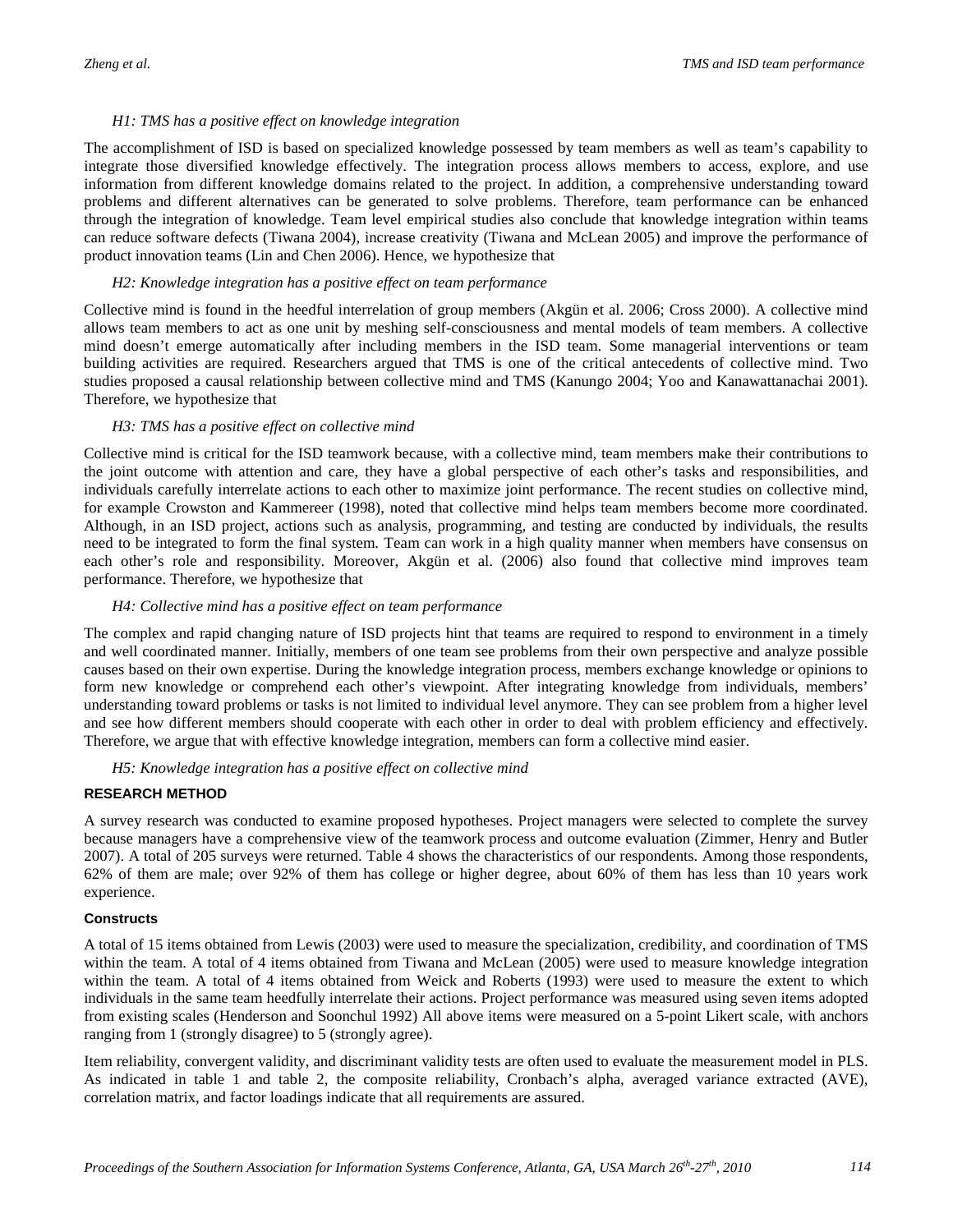| <b>CONSTRUCTS</b>                                                              | <b>ITEMS</b>                          | <b>FACTORS</b>  |            | <b>CONSTRUCTS</b>                  | <b>ITEMS</b>     | <b>FACTORS</b>  |            |
|--------------------------------------------------------------------------------|---------------------------------------|-----------------|------------|------------------------------------|------------------|-----------------|------------|
|                                                                                |                                       | <b>Loadings</b> | <b>ITC</b> |                                    |                  | <b>Loadings</b> | <b>ITC</b> |
| <b>TMS-Specialty</b>                                                           | TMS-S1                                | .715            | .527       | <b>Knowledge</b>                   | $\overline{K11}$ | .831            | .654       |
| $CR = 0.854$                                                                   | TMS-S2                                | .695            | .557       | <b>Integration</b>                 | KI2              | .858            | .752       |
| $Alpha = 0.789$                                                                | <b>TMS-S3</b>                         | .745            | .603       | $CR = 0.903$                       | KI3              | .811            | .679       |
| $AVE = 0.540$                                                                  | TMS-S4                                | .757            | .606       | $Alpha = 0.857$<br>$AVE = 0.699$   | KI4              | .842            | .716       |
|                                                                                | .760<br>TMS-S5<br>.542<br><b>Team</b> |                 |            | TP1                                | .816             | .730            |            |
| TMS-<br><b>Credibility</b><br>$CR = 0.892$<br>$Alpha = 0.849$<br>$AVE = 0.625$ | TMS-CR1                               | .684            | .524       | <b>Performance</b><br>$CR = 0.919$ | TP <sub>2</sub>  | .865            | .786       |
|                                                                                | TMS-CR2                               | .843            | .740       | $Alpha = 0.894$                    | TP3              | .812            | .744       |
|                                                                                | <b>TMS-CR3</b>                        | .835            | .727       | $AVE = 0.654$                      | TP4              | .783            | .683       |
|                                                                                | TMS-CR4                               | .781            | .656       |                                    | TP <sub>5</sub>  | .811            | .694       |
|                                                                                | TMS-CR5                               | 780             | .640       |                                    | TP <sub>6</sub>  | .760            | .656       |
| TMS-<br>Coordination                                                           | TMS-CO1                               | .806            | $-612$     | <b>Collective Mind</b>             | CM1              | .843            | .703       |
|                                                                                | TMS-CO <sub>2</sub>                   | .850            | .664       | $CR = 0.901$                       | CM2              | .828            | .660       |
| $CR = 0.868$                                                                   | TMS-CO3                               | .829            | .555       | $Alpha = 0.854$                    | CM3              | .824            | .698       |
| $Alpha = 0.773$<br>$AVE = 0.686$                                               |                                       |                 |            | $AVE = 0.694$                      |                  |                 |            |
| <b>TMS</b><br>$2^{ND}$ Order                                                   | TMS-<br>Specialty                     | .652            |            |                                    | CM4              | .837            | .716       |
|                                                                                | TMS-<br>Credibility                   | .855            |            |                                    |                  |                 |            |
|                                                                                | TMS-<br>Coordination                  | .780            |            |                                    |                  |                 |            |

**Table 1. The Results of Factor Analysis**

| <b>Variables</b>                                                             | Mean | Std.<br>Dev. | M3      | $\mathbf{M}4$ | <b>Correlation Matrix</b> |      |      |           |  |  |
|------------------------------------------------------------------------------|------|--------------|---------|---------------|---------------------------|------|------|-----------|--|--|
|                                                                              |      |              |         |               | <b>TMS</b>                | KI   | TP   | <b>CM</b> |  |  |
| <b>TMS</b>                                                                   | 3.80 | 0.41         | 0.00    | 0.60          | 0.77                      |      |      |           |  |  |
| Knowledge Integration                                                        | 3.73 | 0.55         | $-0.39$ | 1.15          | 0.59                      | 0.84 |      |           |  |  |
| <b>Team Performance</b>                                                      | 3.68 | 054          | $-0.23$ | 1.24          | 0.51                      | 0.61 | 0.81 |           |  |  |
| Collective Mind                                                              | 3.57 | 0.64         | $-0.65$ | 1.41          | 0.66                      | 0.61 | 0.55 | 0.83      |  |  |
| **M3: Skewness; M4: Kurtosis                                                 |      |              |         |               |                           |      |      |           |  |  |
| ** The diagonal line of correlation matrix represents the square root of AVE |      |              |         |               |                           |      |      |           |  |  |

**Table 2. Descriptive statistics and correlation matrix**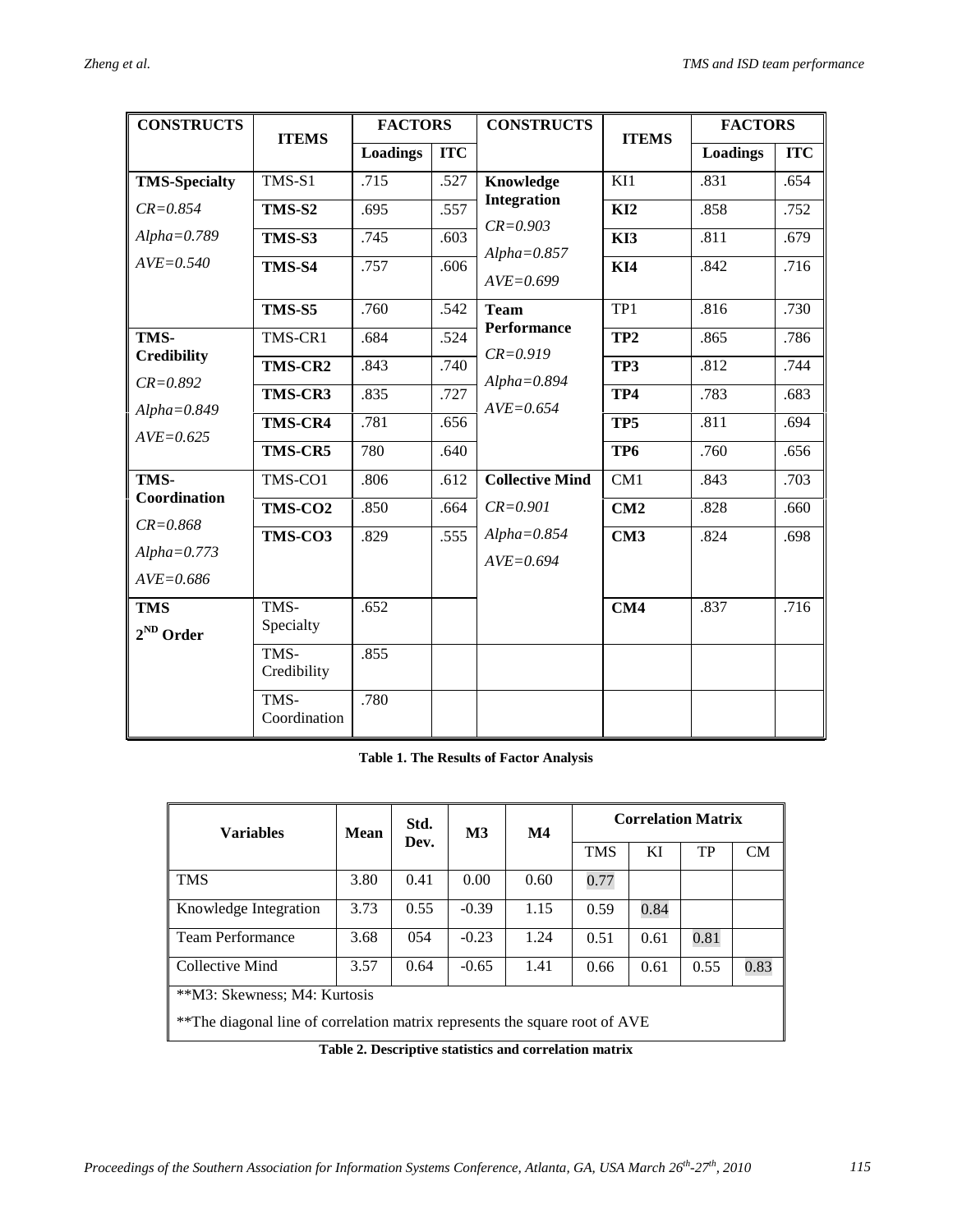#### **DATA ANALYSIS & RESULTS**

Hypothesis testing was conducted through partial least squares regression analyses using PLS Graph 3.0. As indicated in Figure 2, all hypotheses are supported.



**Figure 2 Results of the Mediated Model**

#### **CONCLUSION**

The focus of this study is to examine the mediating role of knowledge integration and collective mind on team performance. Our survey of 205 ISD project managers confirmed all proposed hypotheses. Higher level of TMS within the team improves knowledge integration and collective mind, which in turn, lead to better performance. We add another perspective in understanding the role of TMS – it generates impact on team performance through facilitation of some teamwork processes, such as knowledge integration and collective mind.

Since the critical role of TMS has been identified, the formation of TMS within ISD team is determined as an important issue. Different approaches can be applied to foster TMS within the team in different teamwork dimensions. First, in the initial formation stage, training together provides a mean for members to develop TMS. Second, during the team work, task interdependence generates the need for interaction among members. Project managers or team leaders can incorporate interdependence into task design. Third, TMS can also be formed through informal communications during informal circumstances, such as parties. Informal communication without pressure allows members to build close relations which is one important antecedent of trust. Project managers or team leaders can nurture TMS within the team through these approaches. With a mature TMS, the team can integrate knowledge possessed by individuals to counter problems in task level and, then, improve teamwork performance.

#### **REFERENCES**

1. Akgün, A., Byrne, J., Keskin, H., and Lynn, G. (2006) Transactive memory system in new product development teams, IEEE Transactions on Engineering Management, 53, 1, 95-111.